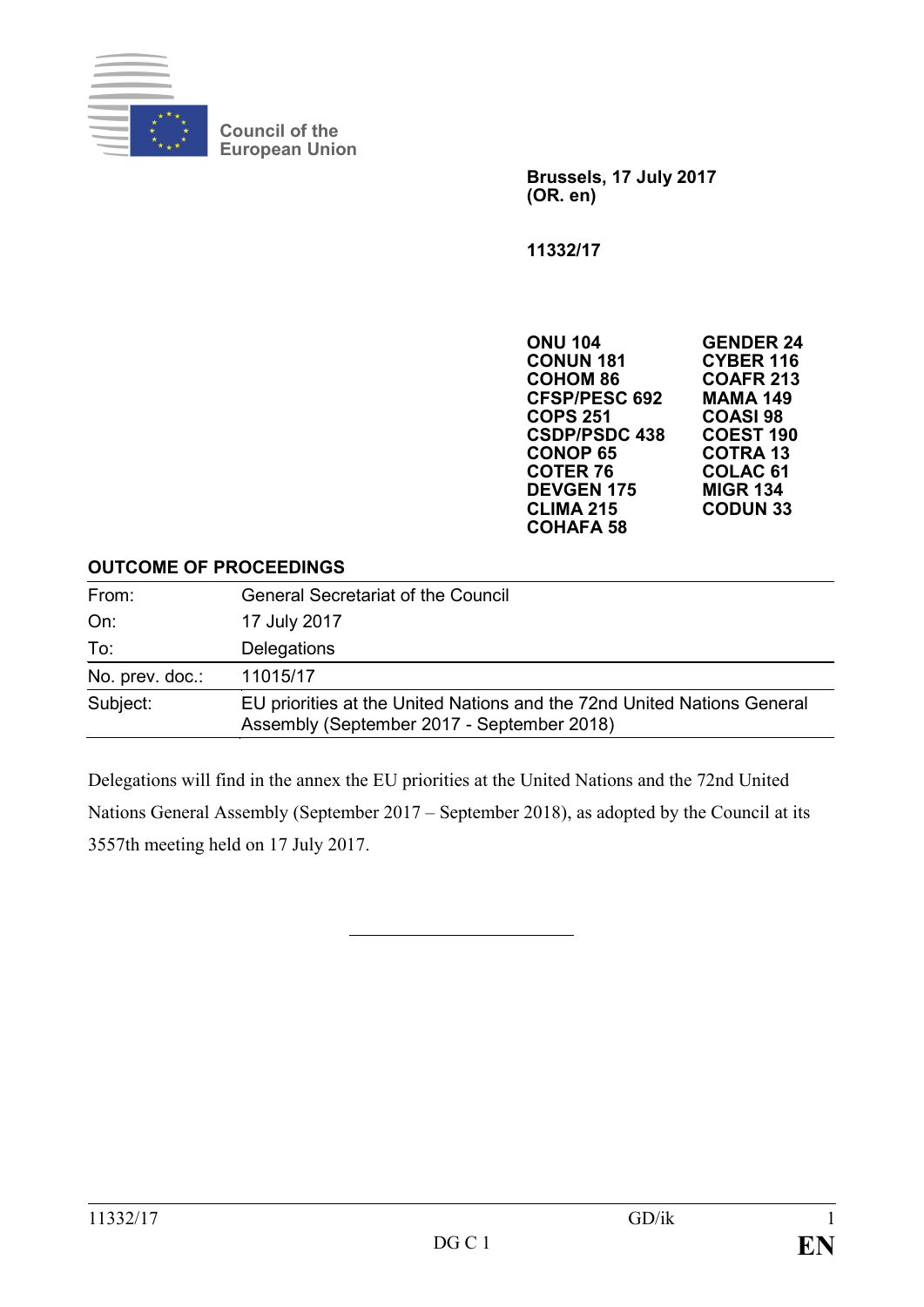# **EU priorities at the United Nations and the 72nd United Nations General Assembly (September 2017 – September 2018)**

### **Reinvigorating Multilateralism**

Today, as much as ever, the European Union will engage to bolster multilateralism. *The Global Strategy on the EU's Foreign and Security Policy[1](#page-1-0)* affirms that the EU will strive for a strong United Nations as the bedrock of the multilateral rules-based order.**[2](#page-1-1)** As the EU faces a period of opportunities and challenges ahead, it will stand up and support the United Nations. Today is also the time to defend and promote European core values and interests.

Over the past year we have seen a new dynamic. The new UN Secretary General, Antonio Guterres, set out three priorities (i.e. conflict prevention; sustainable development; and management reform) which coincide with the objectives of the Union's external action and as set out in the EU Global Strategy. The EU is a strong supporter of the new UN reform agenda and has a strategic interest to keep up the momentum for change.

<span id="page-1-0"></span><sup>&</sup>lt;sup>1</sup> Global Strategy on the EU's Foreign and Security Policy, 2016 – further referred to as EU

<span id="page-1-1"></span>Global Strategy. **<sup>2</sup>** Also in the principles and objectives of the Union's external action as outlined in Article 21 of the Treaty on the European Union.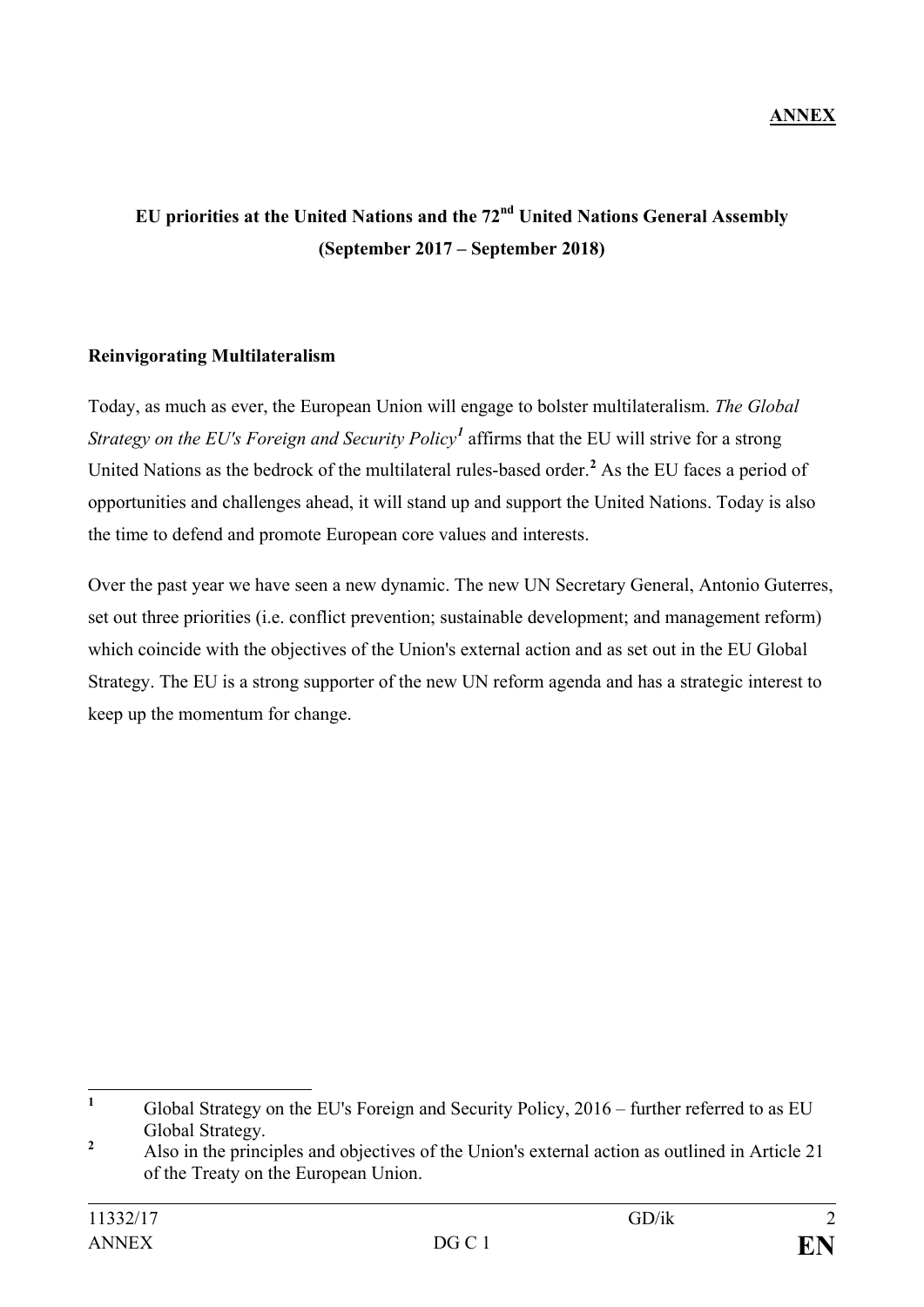We have also seen impressive achievements. The historic deal with Iran on its nuclear programme, the leading role the EU played in the Paris Climate Agreement, the adoption of the 2030 Agenda and its Sustainable Development Goals and, most recently, the New York Declaration for Refugees and Migrants show that a united, bold and confident EU can shape the global order. The EU and the UN are indispensable partners to deliver peace and security, advancing human rights and sustainable development and, thus, change our lives for the better. The Sustainable Development Goals (SDGs) for 2030 provide a common positive agenda for transformation as well as a structural framework for measuring our policies at global, regional and national level.

The coming year will be about EU's engagement together with our partners as a positive force for change.

There are serious global challenges ahead of us. In an unpredictable world of unprecedented interdependence, economic and geopolitical volatility, terrorism across the globe, increasingly linked conflicts, transboundary threats and megatrends including public health threats, pressure on natural resources and climate change, irregular migration and forced displacement, multilateralism is key to deliver global solutions. It also represents a positive outlook on the world bringing people together. The EU supports the UN as a global convenor and enabler of solutions across all policy areas. There is a unique added-value of the UN to our citizens.

At a time when multilateralism is needed the most, the UN and the rules based global order is under increased pressure from various quarters. Therefore, in the coming year the **key EU priority will be to uphold, strengthen and reform the UN** and the rules based global order. In this spirit, the EU will aim at a strong EU-UN partnership. The EU will also seek to keep up the political momentum for reform and make the UN more responsive, politically and operationally, at all levels.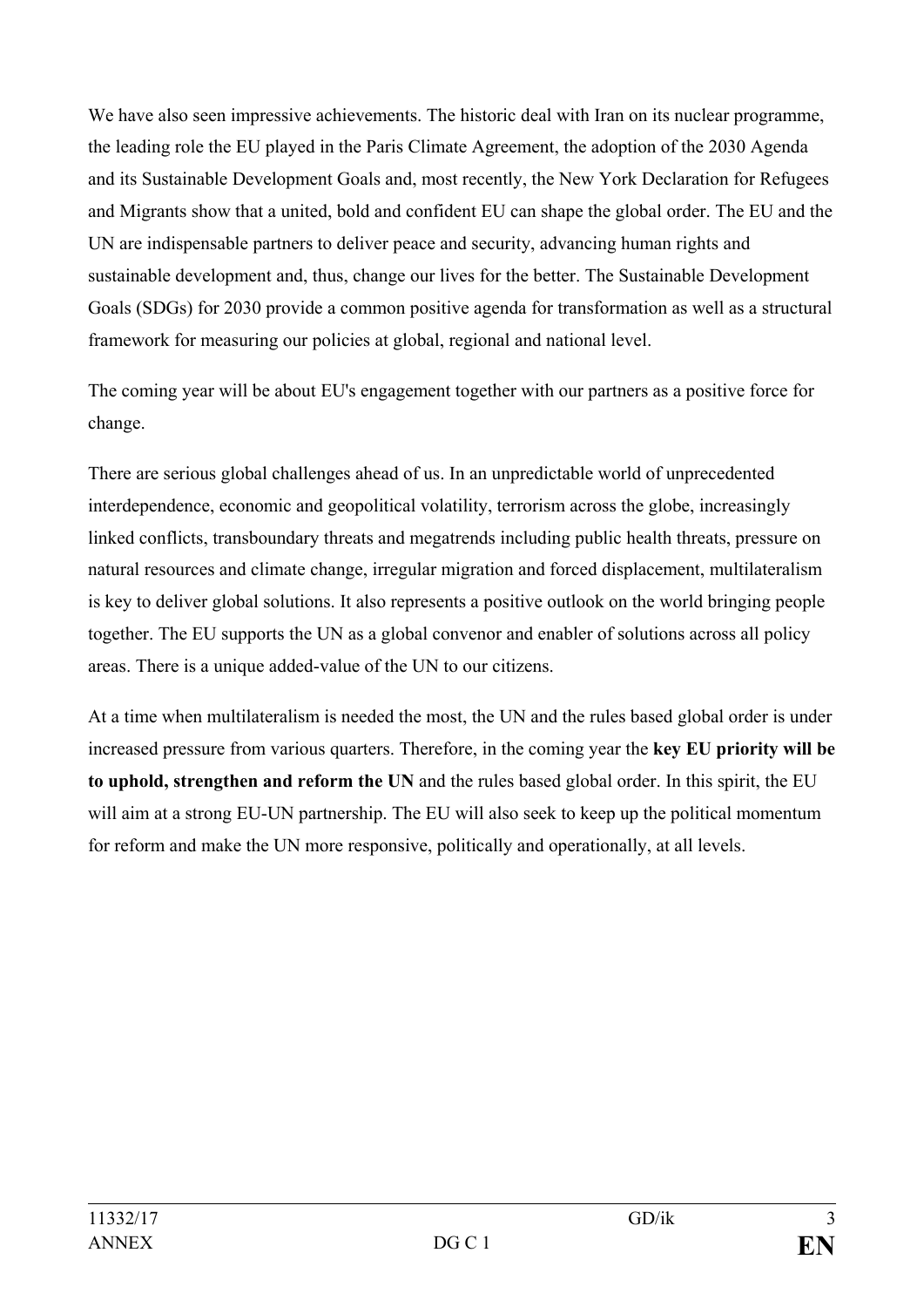Multilateralism needs to deliver much better at the country level. We are facing the largest humanitarian crisis with more than 20 million people across four countries – Yemen, Lake Chad Basin, South Sudan and Somalia – facing starvation and famine. The interplay between today's conflicts and broader megatrends calls for a broader vision of prevention aimed at building resilience. The EU will support and shape UN action by seeking a joined up approach across the pillars in support of prevention.

Europe will show unity of purpose in making this coming year an opportunity to reinvigorate multilateralism.

Recognizing the importance of the United Nations at the core of multilateralism, the European Union and its Member States<sup>[3](#page-3-0)</sup>, for the duration of the 72<sup>nd</sup> session of the General Assembly of the United Nations, will focus on the following **interlinked and mutually reinforcing priorities** under three main headings:

### I. STRONGER GLOBAL GOVERNANCE

# II. PEACE AND CONFLICT PREVENTION

# III. AN ENDURING AGENDA FOR TRANSFORMATION

Gender equality and women's empowerment as well as women, peace and security will be mainstreamed into all three priority areas.

<span id="page-3-0"></span><sup>&</sup>lt;sup>3</sup> Throughout this document the use of 'EU' does not prejudge whether the competence lies with the 'EU', the 'EU and its Member States' or exclusively with 'Member States'.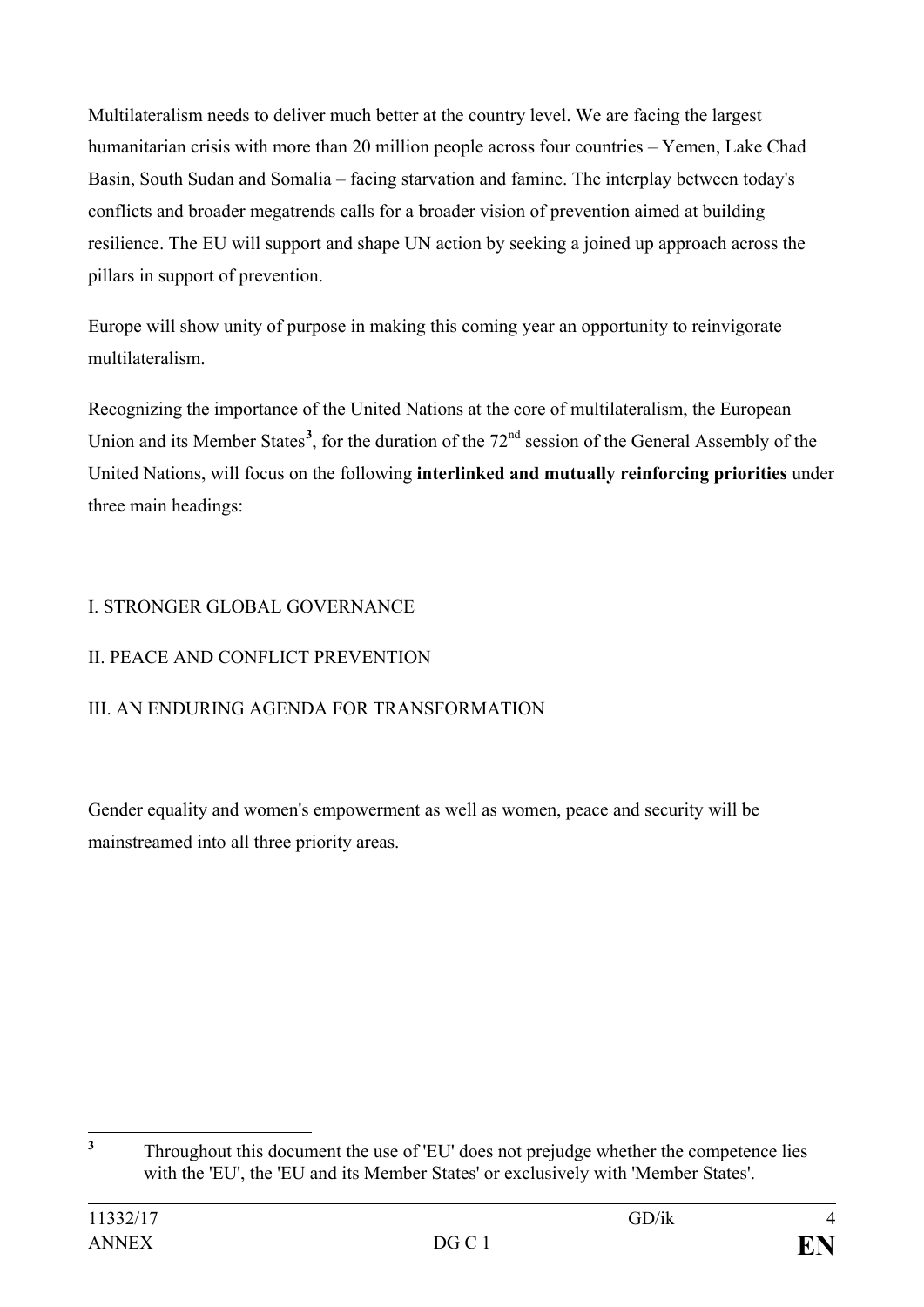### **I. STRONGER GLOBAL GOVERNANCE**

We need an effective global governance system. Guided by the values on which it is founded and the principles of the EU external action, the EU is committed to a global order based on international law, including the principles of the UN Charter, which ensure peace, human rights, sustainable development and lasting access to the global commons. This commitment translates into an aspiration to transform rather than simply preserve the existing system**[4](#page-4-0)** .

A commitment to stronger global governance translates in determination to reform the UN. The three reform tracks (peace and security, development, management and reform) should be addressed together since they will be mutually reinforcing. Management reforms will be necessary to underpin and complement reform proposals on peace and security and development. The EU will strive for clarity, transparency, efficiency, effectiveness and s accountability as the key principles guiding UN action. This is of utmost importance to restore citizens' and Member States' trust in the ability of the UN system to prevent, respond to crises and to promote a rules' based global order.

Governance, development and peace and security are intimately linked. The UN development system needs a complete reorientation to support the 2030 Agenda including in relation to conflict prevention and sustaining peace. This must include increased integration and accountability recognizing that the current model is fragmented. Increased coherence and greater synergies between development, humanitarian and peace-building activities should be ensured upfront and at the country level – including through a strengthened resident coordinator system - especially as today's crises require a multidimensional approach. The Quadrennial Comprehensive Policy Review  $(QCPR)<sup>5</sup>$  $(QCPR)<sup>5</sup>$  $(QCPR)<sup>5</sup>$  will be essential to make the UN system "fit for purpose" to deliver on the transformative 2030 Agenda.

<span id="page-4-0"></span> $\frac{4}{5}$  EU Global Strategy

<span id="page-4-1"></span>**<sup>5</sup>** [Resolution \(71/243\)](http://undocs.org/A/RES/71/243) on the QCPR of UN operational activities for development adopted by the General Assembly adopted on 21 December 2016.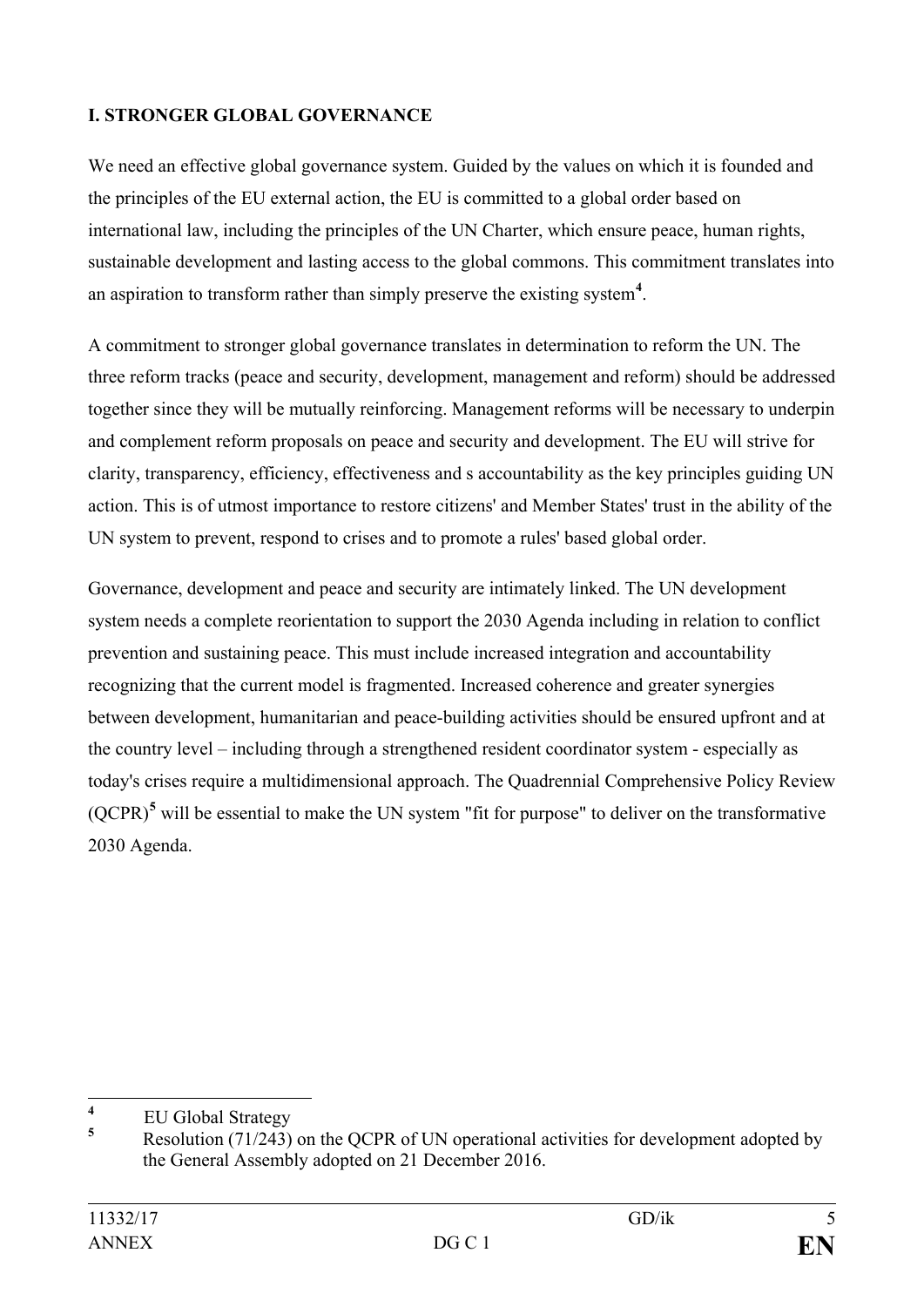The EU and its Member States will help the UNSG to muster support from UN Member States, to achieve greater cooperation on reform. Empowering the UNSG to deliver on his reform proposals will be the key challenge in the coming year. Now is the time for the UN to prove its relevance and value added. This will require changes to UN culture, strategy, structures and operations. It will be important for the UN to reach out to all partners, broadening the conversations and investing in new alliances. The EU will use its political and diplomatic outreach to build a coalition in support of UN reform.

A commitment to stronger global governance translates also in reform of the bodies and organs of the UN system, including the comprehensive reform of the UN Security Council as well as the revitalisation of the work of the General Assembly, better aligning the work of its committees with the 2030 Agenda. Multilateralism must not lead to inaction and we all need to contribute to rebuilding trust in the UN's capacity to deliver.

### **II. PEACE AND CONFLICT PREVENTION**

Preventing rising global insecurity is a pressing challenge. Today's crisis situations last longer and have become increasingly complex and volatile. The EU emphasizes the need to invest in upstream conflict prevention and to plan for post peacekeeping scenarios while recognizing that peacekeeping and Special Political Missions remain at the core of the UN's mandate.

As a partner to the UN, the EU has an important track record in promoting democracy, peace and human rights, the rule of law, economic opportunities, stabilisation: all critical for the prevention of violence. Resilience is a cornerstone of the EU Global Strategy.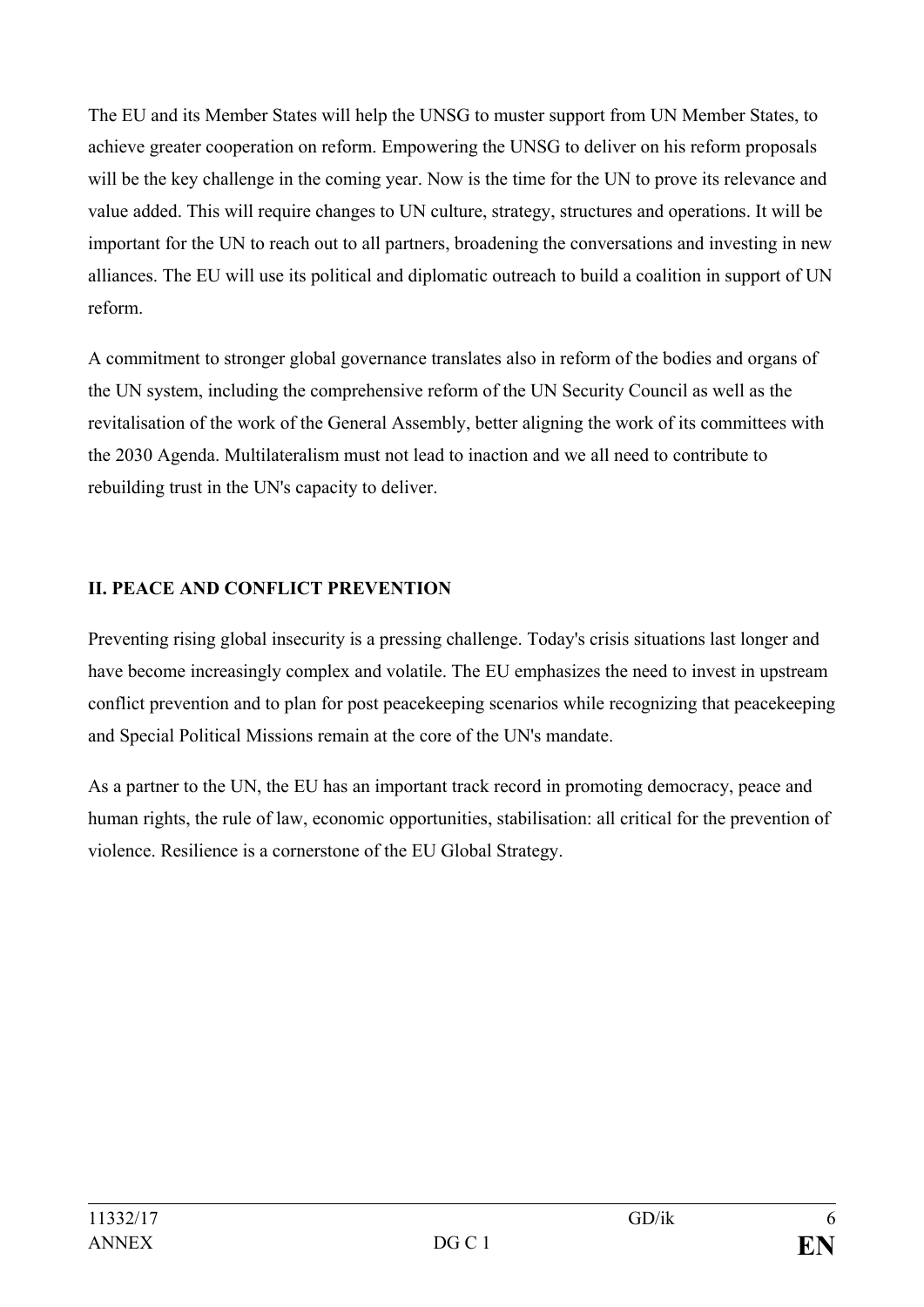The UN Secretary General has laid out a broad vision of conflict prevention targeting current and future risks. This goes beyond violent conflicts and terrorism, to megatrends such as climate change, food insecurity, irregular migration and forced displacement, youth unemployment and cyber security threats. At the same time and building on the processes agreed by the UN Security Council and General Assembly under the label of "sustaining peace", the UN Secretary General pledged a surge in diplomacy. Preventing conflicts is more effective when preventive action is taken early. As such it is important that Early Warning analysis be incorporated into wider decision making to ensure current and future risks are addressed with early and appropriate action. This means ensuring that peace and security on the one hand and human rights on the other hand are viewed as integral to successful conflict prevention. The UN system and its peace and security architecture will only be strengthened if it takes into account the UN's work on human rights and protection, which places the individual at the centre of its response.

The importance of women's meaningful participation and empowerment across the spectrum of prevention cannot be overstated. Women especially play a pivotal role in mediation and peace agreements. We need to foster women's participation in peace processes in order to increase the success and sustainability of peace initiatives. The EU will continue its engagement on the Women, Peace and Security agenda and will foster the full implementation of all the UN Security Council Resolutions on Women, Peace and Security.

It is equally important to support an enabling environment for civil society and its effective participation in the work of the UN – a powerful actor in the promotion and protection of human rights on the ground, and a swift alert/conflict prevention mechanism in the multilateral context.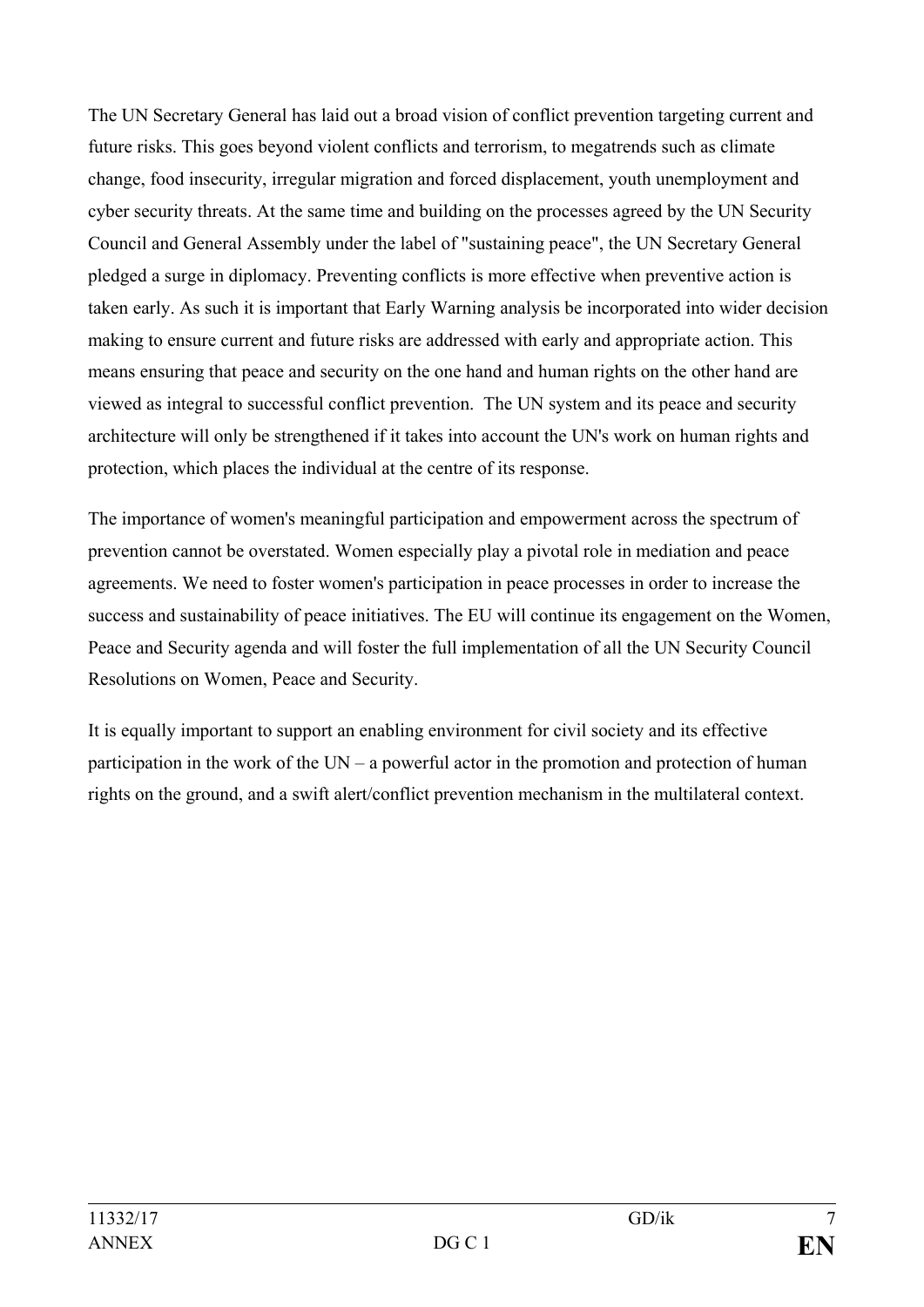There are synergies between the EU Global Strategy and the UN vision of prevention as the golden thread that needs to run through all UN activities. We strive to strengthen the EU-UN partnership on prevention. EU and UN engagement needs to be underpinned by concerted political strategies. While there is, in principle, support for more upstream prevention amongst the UN Member States, concerns remain. The EU and its Member States can play a role in mitigating these concerns. The EU will continue its steadfast support for atrocity prevention, protection of civilians and the Responsibility to Protect principle.

The EU will also step up its engagement with the Youth, Peace and Security agenda (UNSCR 2250), including through EU involvement in the UNSC-commissioned progress study on Youth, Peace and Security and through exploring opportunities for regular policy and operational cooperation on this matter.

Zero tolerance with regard to sexual exploitation and abuse must be the norm in all UN activities.

Preventive diplomacy and mediation efforts must be stepped up and the United Nations Alliance of Civilisations has a role to play in this context.

# *Countering Terrorism, Including Preventing Violent Extremism*

The UN plays a key role in **countering terrorism, including the prevention of violent extremism and measures to strengthen cybersecurity**. The EU welcomes the reform of the UN Counter Terrorism architecture adopted by the UN General Assembly adopted on 15 June which aims to simplify, allows for clearer leadership, better coordination and increased effectiveness of UN CT actions including fight against radicalisation and actions in the field of countering terrorist narratives, the fight against the use of internet for terrorist purposes and other measures to strengthen cybersecurity.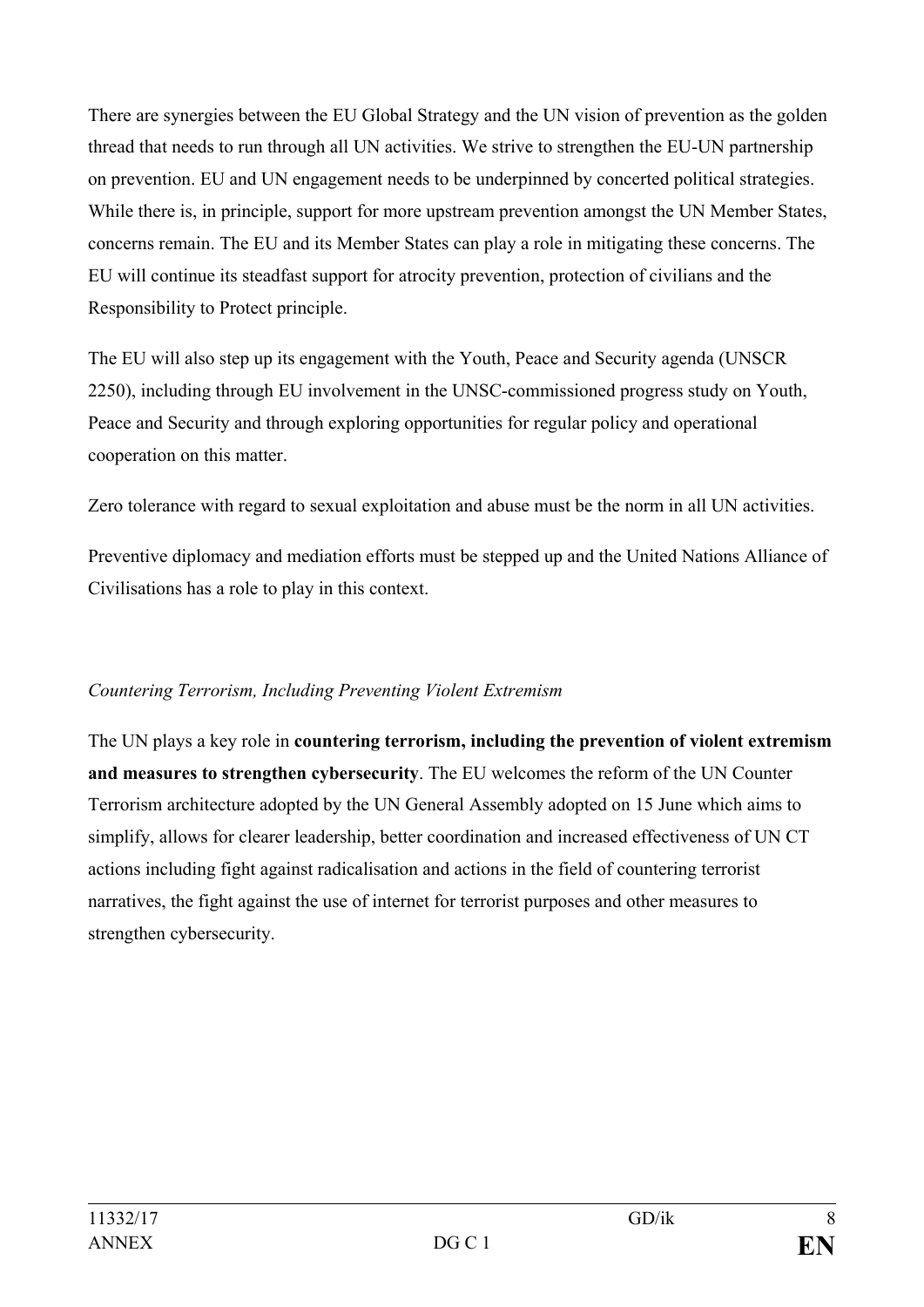The EU and the UN are committed to strengthen their partnership in the global fight against terrorism and in the protection of victims in full respect of international human rights law and international humanitarian law. The EU reaffirms the importance of a balanced approach across all four pillars of the UN Global Counter Terrorism Strategy. The EU supports the UN Prevention of Violent Extremism Action Plan and the recommendation to help draft national and regional Prevention of Violent Extremism action plans.

We support the UN in making counter-terrorism a key element of its prevention agenda in line with the EU engagement in preventive measures to combat terrorism and counter violent extremism.

### *Responding to crises*

Many critical country situations require robust international action, including the following countries and regions.

The EU will continue to support the UN led talks in Geneva for a political settlement that can bring about a genuine political transition, based on relevant UNSC Resolutions. The EU **Syria** Strategy and the outcome of the Brussels Conference of 5 April 2017 are the framework for further initiatives the EU will take. Only once an inclusive political transition is firmly underway will the EU be able to assist with the reconstruction of Syria.

The **Middle East Peace Process** remains a top priority for the EU. The EU remains united in its commitment to achieving the two-state solution. The EU will work together with the UN and the Security Council towards this aim.

In **Libya,** the EU will continue to provide substantial support to the Government of National Accord in key areas coordinating its action with the UN. The EU will continue to support UN-led initiatives aimed at achieving a comprehensive political settlement. The EU will engage with the UN, the African Union and the League of Arab States in the Libya Quartet. The EU will also continue its efforts in support of UN Security Council resolutions, in particular UNSCR 2292, notably through EUNAVFOR MED Sophia.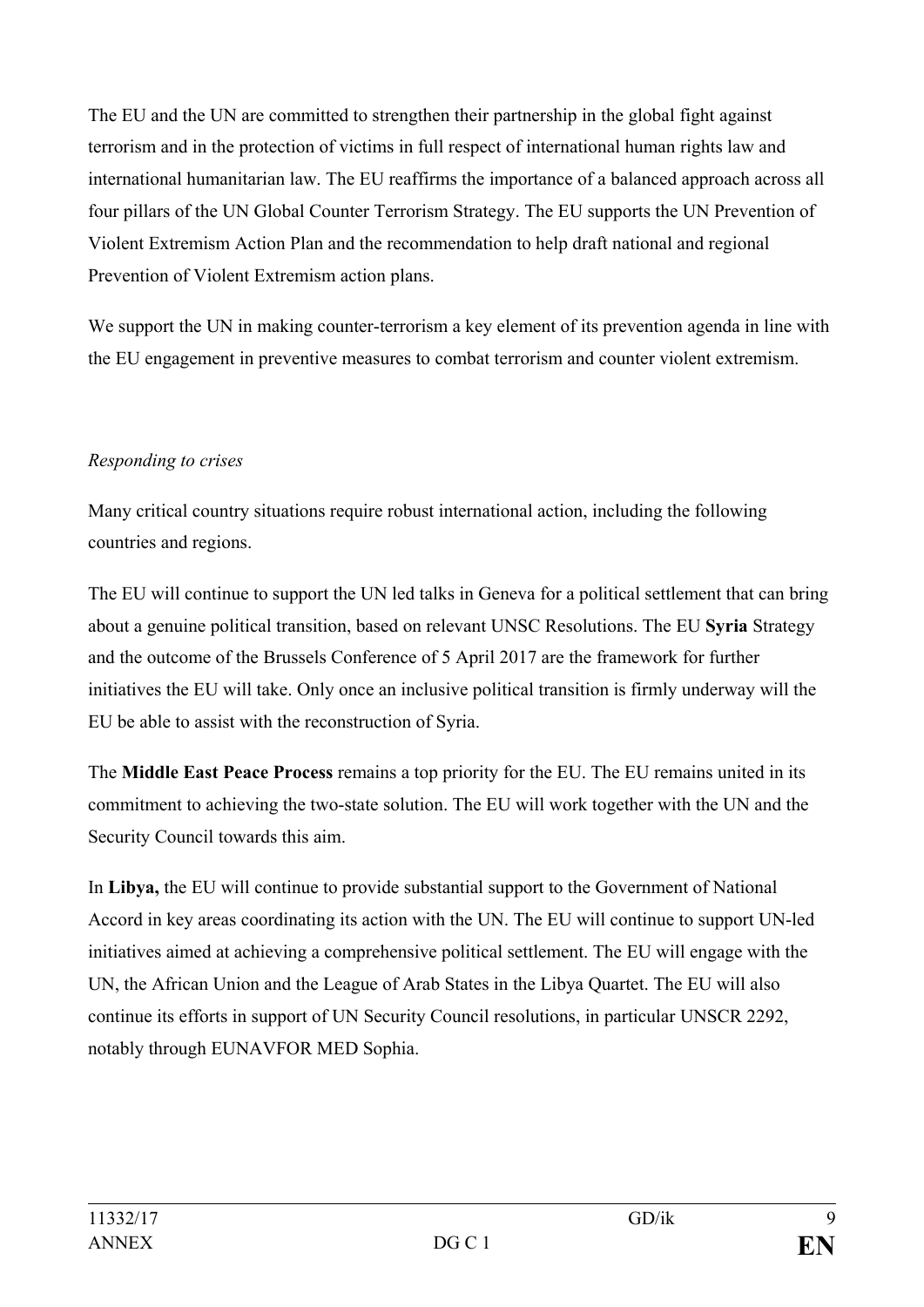The EU will continue reiterating its support for **Ukraine**'s independence, unity, sovereignty and territorial integrity. It will continue to call on all sides for the implementation of the Minsk agreements and for support of OSCE action aiming at a peaceful settlement of the conflict underlining Russia's responsibility. The EU will continue to call on all the Parties involved to fully commit towards implementing a genuine lasting ceasefire and to engage constructively in the conflict resolution negotiations. The EU will continue to strongly condemn the illegal annexation of Crimea and Sevastopol to the Russian Federation in line with UNGA Resolution 68/262 and call for the implementation of UNGA Resolution 71/205, in particular the need for access to the peninsula by international Human Rights monitoring missions.

The EU is also extremely concerned about the catastrophic humanitarian situation in **Yemen**. Only a political solution can bring a lasting peace. The EU will continue to urge all parties to renew the cessation of hostilities and re-engage in peace talks facilitated by the UN Special Envoy.

Furthermore in Africa, the situation in Mali, Lake Chad basin, Somalia, Sudan and South Sudan as well as in the Central Africa Republic and in the Democratic Republic of Congo will remain a priority for the EU.

### *Disarmament and Non-proliferation*

The proliferation of weapons of mass destruction and their means of delivery is a threat to global security. The EU will work towards a better implementation of UN Security Council Resolution 1540, complemented by Resolution 2325 adopted in December 2016, as a key element of the international non-proliferation architecture.

The EU will continue to promote universalisation and full implementation of the existing multilateral disarmament, non-proliferation and arms control treaties and regimes.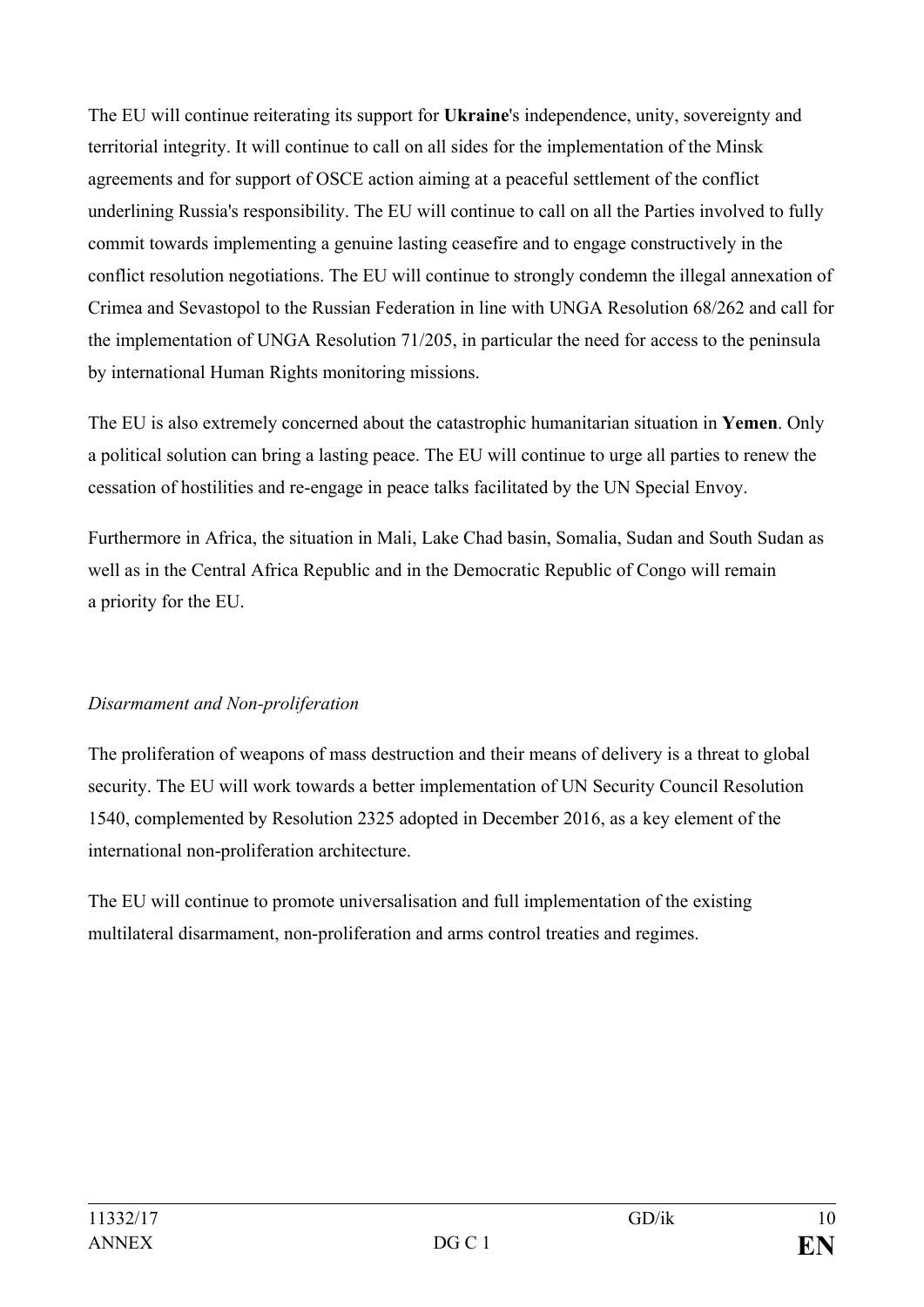The Treaty on the Non-Proliferation of Nuclear Weapons (NPT) remains the cornerstone of the global nuclear non-proliferation regime the essential foundation for the pursuit of disarmament in accordance with Article VI of the NPT and an important element in the future development of nuclear energy applications for peaceful purposes. At the start of a new review cycle, our priority is to uphold and preserve the NPT as a key multilateral instrument, to promote its universalisation and strengthen its implementation. The Comprehensive Nuclear-Test-Ban Treaty (CTBT) is of crucial importance to nuclear disarmament and non-proliferation and its entry into force and universalisation remain top priorities for the EU.

The EU remains united and committed to treaty-based nuclear disarmament and arms control and reiterates its call for the necessity, more than ever, to overcome the longstanding deadlock of the Conference on Disarmament.

The EU will promote the importance of the full implementation of the Chemical Weapons Convention (CWC) and its universalisation and work to end the unacceptable use of chemical weapons in the Middle East. The EU supports the work of the Organisation for the Prohibition of Chemical Weapons (OPCW) through significant financial contributions and related action. The EU will promote the full implementation of the Biological and Toxin Weapons Convention (BWC), its universalisation and national implementation.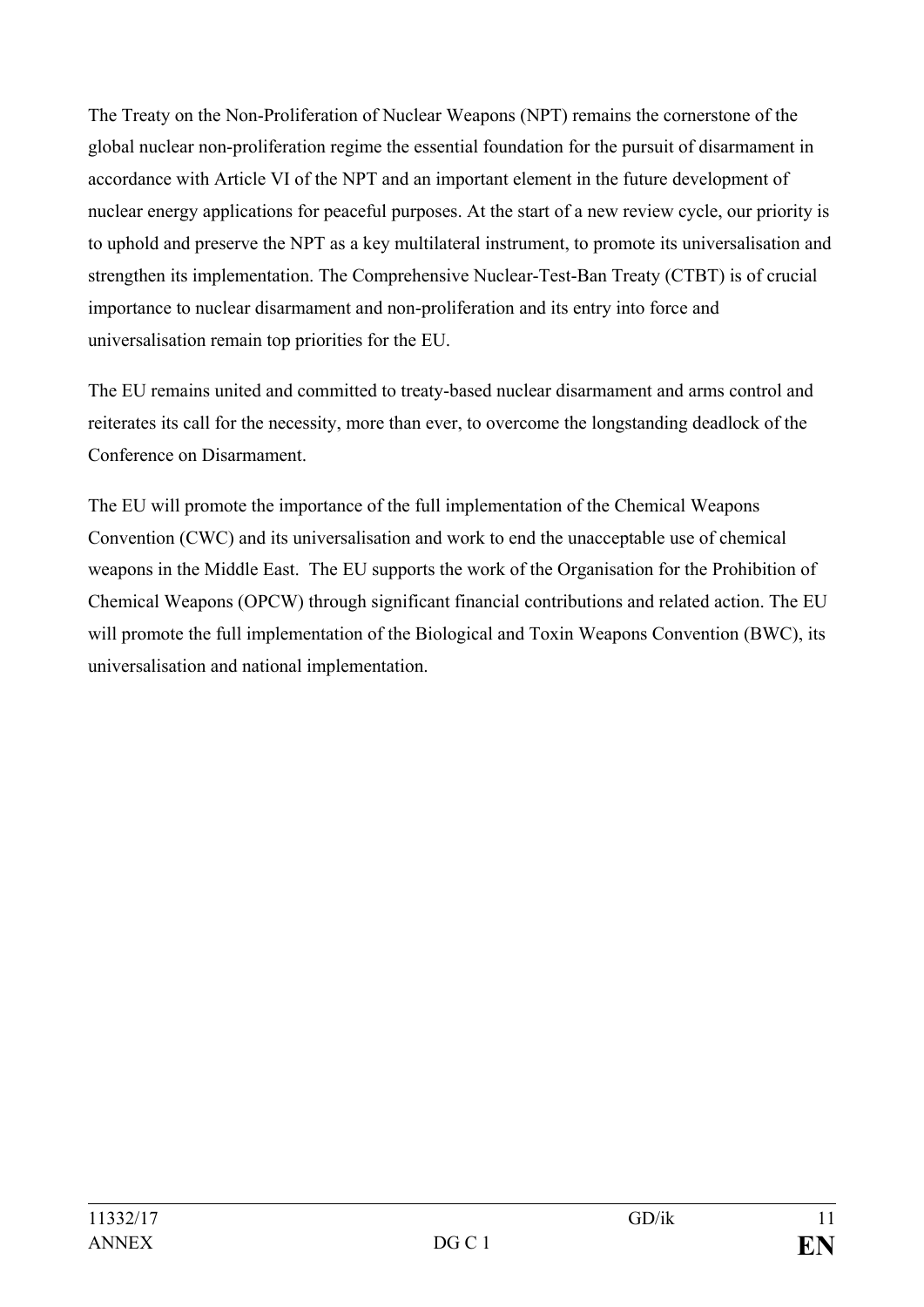The EU has a long-standing commitment to the Convention on Certain Conventional Weapons (CCW). The EU is committed to the Antipersonnel Mine Ban Treaty and make significant contributions to its universalisation and implementation. The EU considers the Arms Trade Treaty (ATT) a landmark instrument which provides for robust and effective common international standards for the regulation of the international trade in conventional arms, making it more responsible and transparent and reducing the illicit trade of arms and their diversion. The EU supports the work of the Organisation for the Prohibition of Chemical Weapons (OPCW) as well as the non-proliferation of biological weapons and through significant financial contributions and related action. The EU strives to end the unacceptable use of chemical weapons in the Middle East in accordance with relevant UN Security Council resolutions, inter alia by supporting the OPCW Fact-Finding Missions and the OPCW-UN Joint Investigative Mechanism. The EU is committed to promoting its universalization and effective implementation, including to States which are major exporters and/or importers and to transit states.

The EU is fully committed to supporting the implementation and operationalization of the UN Programme of Action (PoA) on small arms and light weapons (SALW) and the International Tracing Instrument which remain essential for further action to tackle illicit SALW, especially in light of the Third Review Conference in 2018.

# **III. AN ENDURING AGENDA FOR TRANSFORMATION**

Peace and security are indivisible from sustainable development, global norms and rules-based international systems. Safeguarding our universal values and the pursuit of the EU's interests go hand in hand.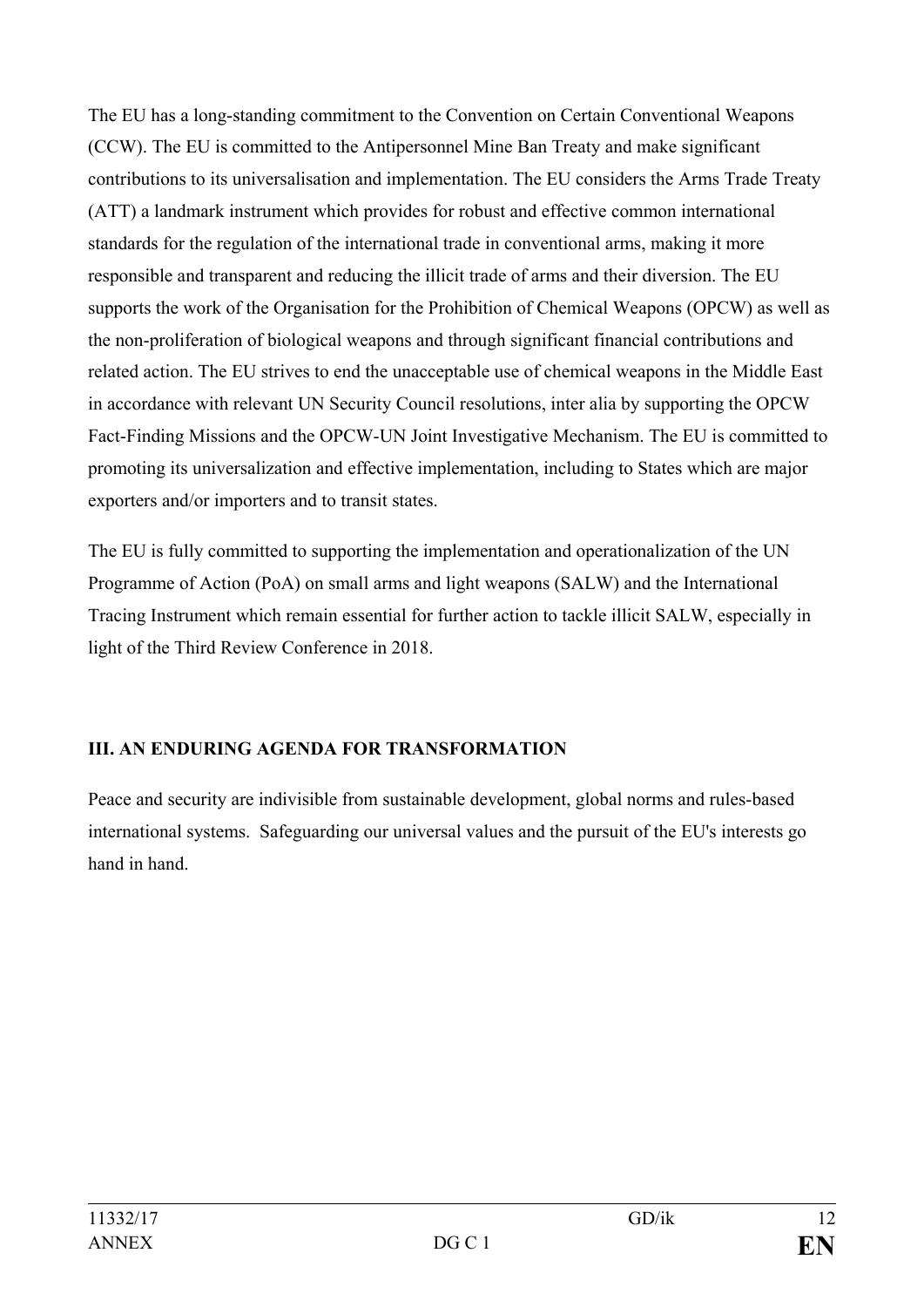#### *Africa*

This year will be a **defining year for the partnership between Europe and Africa**. Africa is a strategic partner for the EU across all policy areas and the EU wants to support Africa in realising its full potential. The 2030 Agenda provides us with a common plan. Africa's own Agenda 2063 envisions a peaceful, secure and prosperous Africa. The  $5<sup>th</sup>$  Africa-EU Summit due to take place in Abidjan in November 2017 provides a critical opportunity to respond to the rapidly evolving global context and deepen the Africa-EU partnership building on the Joint Africa EU Strategy established in 2007 and guided by political frameworks developed since then paying particular attention to the aspirations and needs of youth and to job creation.

The African group and the African Union (AU) in the UN are key allies to strengthen the role of the UN and the rule-based global order. There will be a need for African-led solutions to strengthen multilateral institutions. Such cooperation will seek to reform and strengthen multilateral institutions, and develop agreements norms and actions in response to global challenges such as climate change, epidemics, pressure on natural resources as well as migration and human mobility and humanitarian crises. Likewise it will serve to promote and support the rule of law and justice at the international level, including ensuring justice and accountability for the most serious crimes, in compliance with principles set out in the Rome Statute of the International Criminal Court.**[6](#page-12-0)** The cooperation between the EU and Africa will also contribute to create an economic environment attractive for private investors who will engage in sustainable development and inclusive growth.

Never before the EU interests have been so intertwined with Africa. At the UN, the EU will promote its strategic interest to deepen its partnership with Africa, including through the United Nations Office in Nairobi (UNON), the main UN hub in Africa. And together with the UN, the EU will engage further with the AU and African partners in exploring ways to further support peace and security in Africa, including as regards the development of the Peace and Security Architecture.

<span id="page-12-0"></span>**<sup>6</sup>** Joint Communication on A Renewed impetus of the Africa-EU partnership, 2017.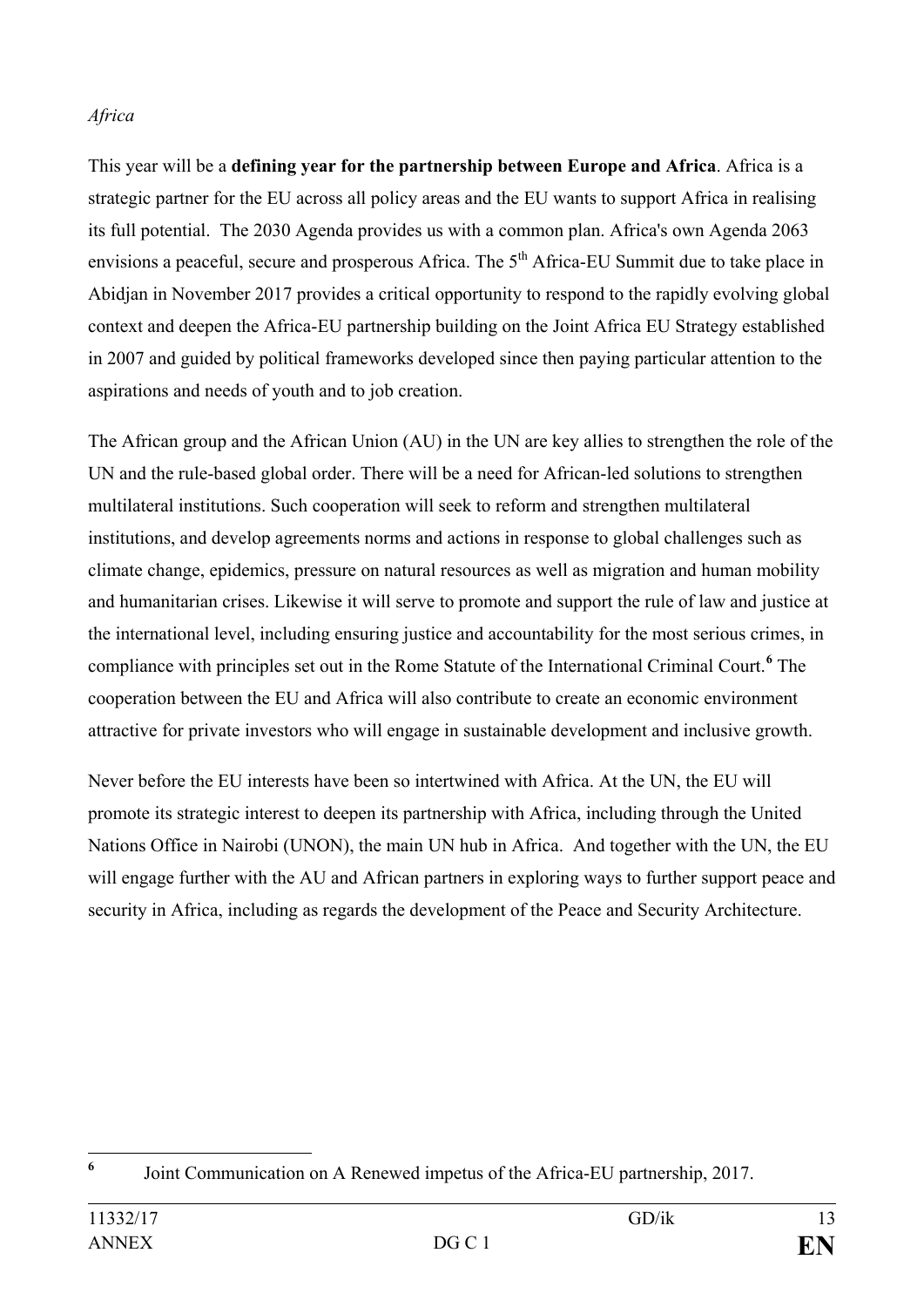#### *Human rights*

The EU is strongly committed to the United Nations Human Rights system and will remain actively engaged at the UN Human Rights Council (HRC) and the Third Committee of the General Assembly to defend and promote the universality, indivisibility, interdependence and interrelatedness of human rights. Consistent with EU support for a global order based on international and human rights law, as set out in the EU Strategic Framework on Human Rights and Democracy and the EU Global Strategy on Foreign and Security Policy, the EU will continue to draw the attention of these fora to human rights violations and abuses worldwide, and the need for accountability and to fight impunity. The EU will also seek to highlight positive experiences where action was taken to prevent or remedy human rights violations and abuses.**[7](#page-13-0)**

Building on the close EU-UN partnership on **human rights** the EU will foster the promotion and protection of human rights, fundamental freedoms, rule of law and democracy worldwide. Recognising that the respect for human rights is a pre-requisite for sustainable peace and development, the EU will support the mainstreaming of human rights throughout the UN system. We will continue building cross-regional alliances to advance our thematic human rights priorities and take up country situations that require the attention of the UN.

# *Humanitarian principles and respect for international humanitarian law*

The EU strongly supports the UN central and overall coordinating role in promoting a coherent international response to humanitarian crises. Given today's pressing needs and increasingly complex crises, we will build upon our shared commitment to preserve and strengthen the humanitarian space. Taking our partnership forward, we will work together towards strengthening the humanitarian system and making the response more efficient and effective, in line with the commitments undertaken at the first-ever World Humanitarian Summit in 2016.

<span id="page-13-0"></span>**<sup>7</sup>** 5689/17 - Council Conclusions on EU Priorities at UN Human Rights Fora in 2017 - Council conclusions (27 February 2017)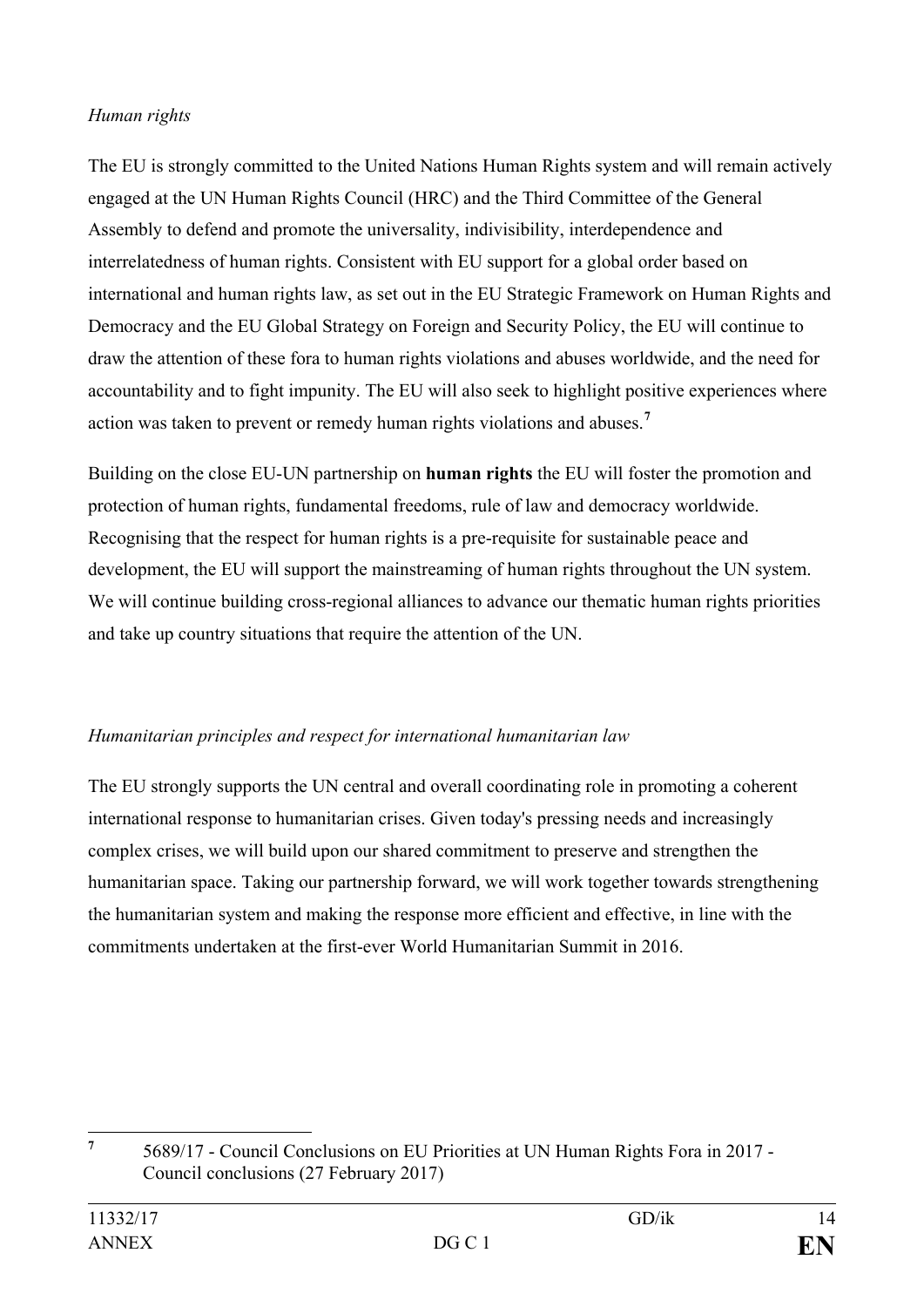#### *The 2030 Agenda for Sustainable Development*

The adoption of the **2030 Agenda** was a hugely significant milestone in the international community's collective approach to the eradication of poverty and the achievement of sustainable development. The EU reaffirms its support for the implementation of the Agenda where we will play a leading role, through our external and other policies. The EU also stresses its commitment to achieve the 17 SDGs by 2030.The EU sees the SDGs as an extraordinary opportunity and as a common reference point to prioritise future efforts to benefit prosperity, the planet, people, peace and partnership around the world, especially in the developing countries. As part of this, the EU and its Member States have recently agreed a new, shared, joint vision for their development policy: a European Consensus on Development.**[8](#page-14-0)** The new Consensus reflects the new framework of external action provided by the Lisbon Treaty and also relates to the EU Global Strategy. It updates the vision of development policy to take account of the 2030 Agenda, of which Addis Ababa Action Agenda is an integral part, and also seeks a coordinated implementation of the Paris Agreement on Climate Change, as well as a coordinated approach to other changes in the global context. The EU will foster the involvement of the private sector and multi-stakeholder partnerships in the implementation of the SDGs encouraging business enterprises to implement the UN Guiding Principles on Business and Human Rights and involving a broad range of key stakeholders mobilising key knowledge, capacity and resources. The EU will continue to support the UN's efforts to realign the UN development system in order to reach the goals set by the 2030 Agenda. The EU as a major development actor will engage and play a leadership role. More broadly, sustained political leadership for reform remains crucial.

The implementation of the 2030 Agenda will be the blueprint for action in the years ahead across all the pillars of the UN. For example, the 2030 Agenda as whole is well-designed to underpin broader prevention, notably because of its commitment to leave no one behind. Eradicating poverty and promoting sustainable development, strengthening community, state and societal resilience and addressing drivers of conflict, in line with the resilience approach anchored in the EU Global Strategy, will remain equally important.

<span id="page-14-0"></span>**<sup>8</sup>** 10108/17.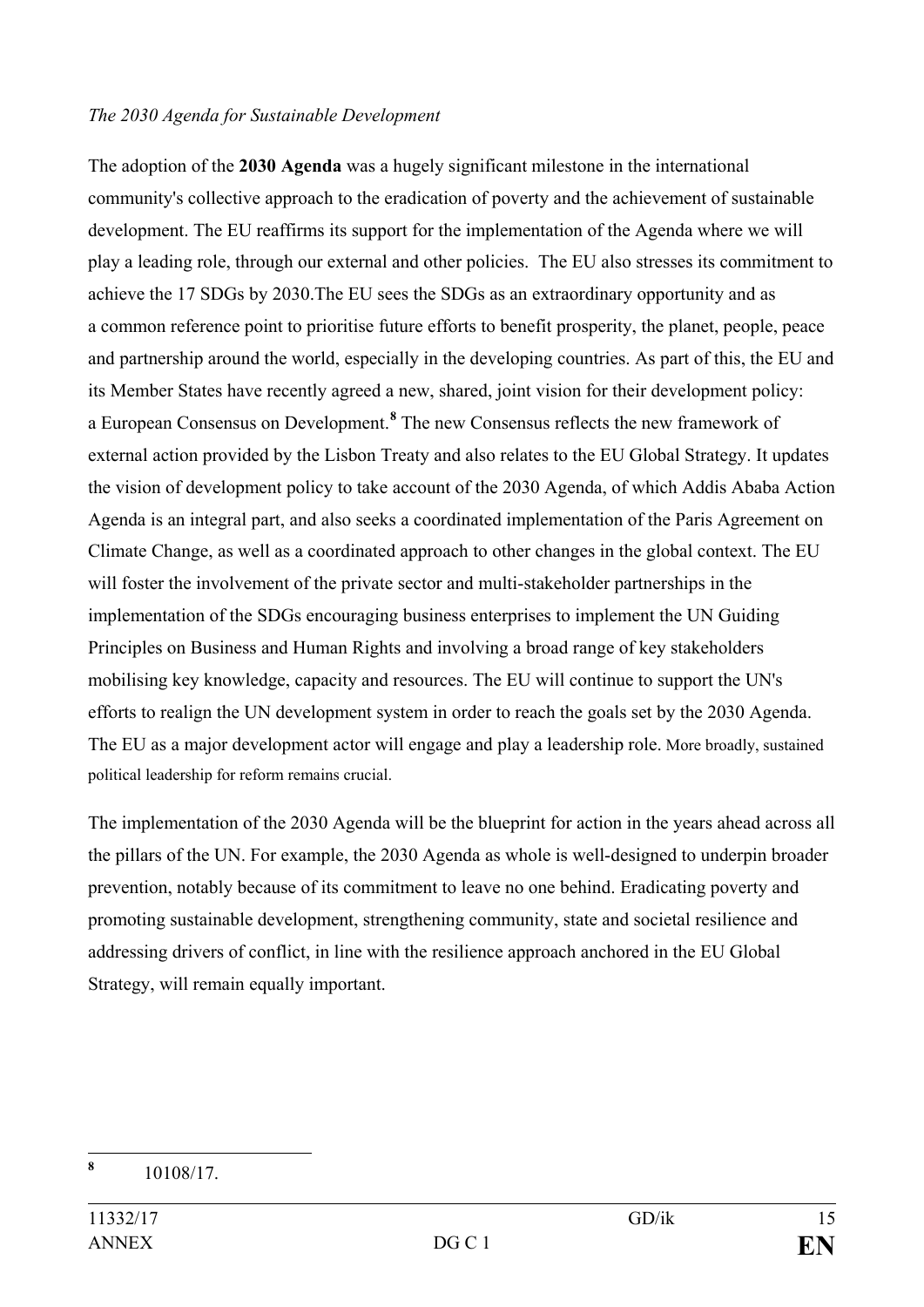#### *Migrants and refugees*

With the increasing number of **migrants and refugees** arriving to Europe over the last years, the EU is working to put in place a holistic approach to migration and forced displacement, fully embedding the issue in our overall foreign policy relations. The Partnership Framework is an innovative EU-approach providing an umbrella for our cooperation on migration with third countries at a bilateral level, fully respecting humanitarian and human rights obligations. The Partnership Framework is based on ownership, shared responsibility and – as the name implies – partnership. It deepens the way the EU, together with its Member States, addresses the challenges and opportunities related to migration, including irregular migration and its root causes, as part of broader cooperation with third countries of origin and transit. With the Communication "Lives in Dignity" from April 2016 the EU has adopted a new approach on forced displacement and development. The objective is to promote early engagement of humanitarian, development and political actors, in full respect of humanitarian principles, and a focus on sustainable self-reliance of the forcibly displaced and their host communities.

The EU was a driving force behind the New York Declaration for Refugees and Migrants using all its convening power to reach an agreement. The New York Declaration is a balanced basis for collective, multilateral action which reflects our commitment to a rights-based international system and which firmly links the management of the immediate, multi-faceted challenges of migration and forced displacement with the new development paradigm, as enshrined in Agenda 2030. This year will be crucial to push forward the negotiations for the UN Global Compact on Migration and the development of the Global Compact for Refugees and the Comprehensive Refugees Framework with pilot countries, to which the EU is a lead contributor. The EU will use all its political and diplomatic leverage to achieve an ambitious, balanced, equitable outcome.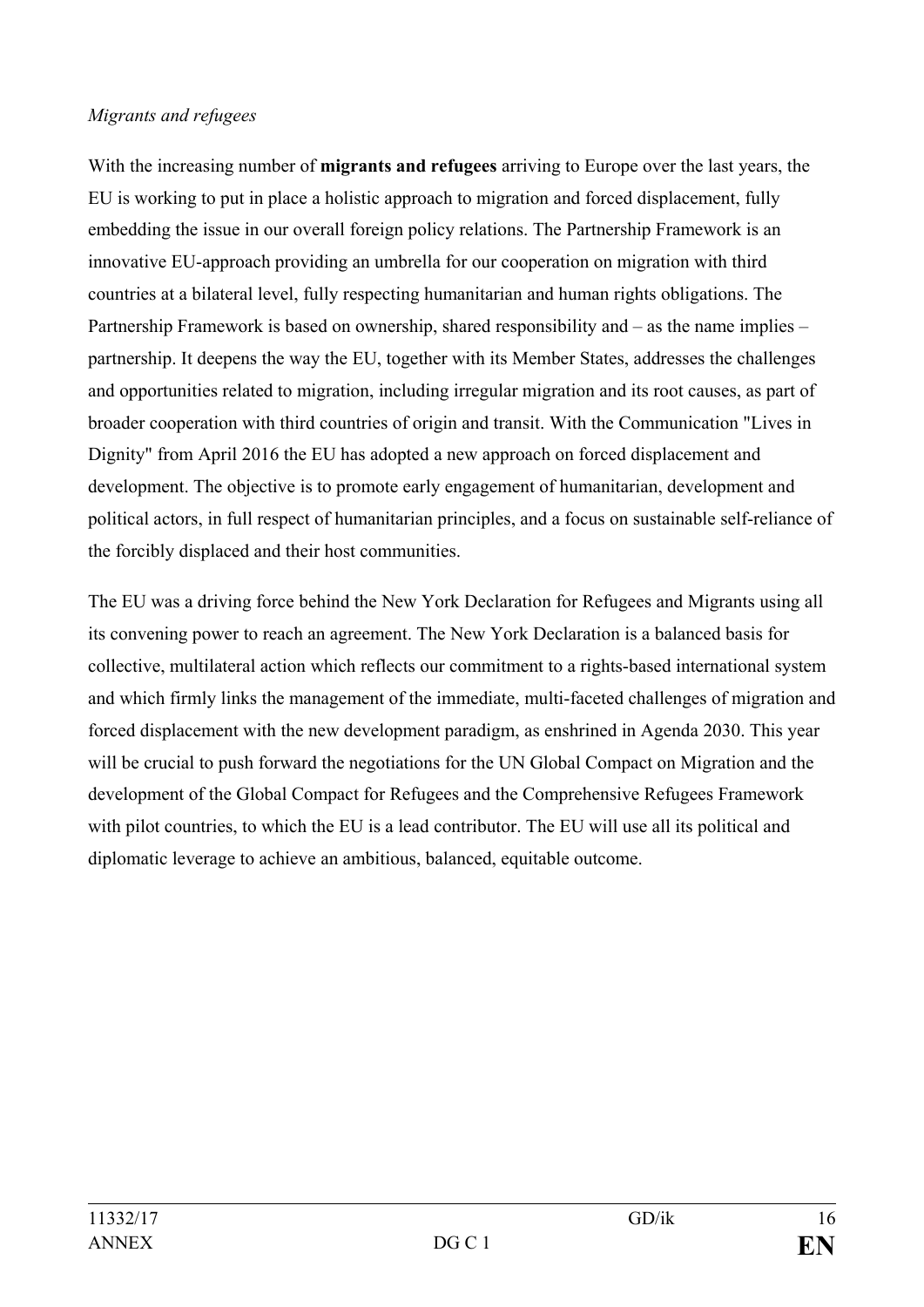#### *Climate change*

**Climate change** is one of the most urgent domestic and foreign policy issues facing us today. Its potentially destabilising impacts – including on migration, food security, reliable access to resources, water and energy, the spread of epidemic disease and social and economic instability – make it a threat multiplier. Both the Paris Agreement and the 2030 Agenda underline the farreaching impact of climate change on the resilience of communities. The EU supports a strong role for the UN in identifying and analysing security related risks linked to climate change.

The implementation of the 2015 **Paris Agreement** will be key to shape the global order. The EU will focus on promoting its universal ratification and ambitious implementation while continuing to show leadership to encourage all the parties to maintain a high level of commitment. The Facilitative Dialogue next year will be an important political milestone. It will be the first opportunity after Paris to look at our collective effort to limit global warming, and what we have done concretely in terms of delivering on the commitments made in Paris.

#### *Oceans governance*

This issue is now high on the international agenda due to issues such as human pressure on oceans' natural resources; the impact of pollution as well as crime, piracy and armed robbery; and the potential of oceans to boost economic growth. Better **international ocean governance**, will help ensure that oceans are safe, secure, sustainably used and managed. As a concrete deliverable, the EU will promote a positive decision by the UNGA on the development of an international legallybinding instrument under the United Nations Convention on the Law of the Sea on the conservation and sustainable use of marine biological diversity of areas beyond national jurisdiction. Building on the recent Joint Communication on International Ocean Governance, the EU supports the outcomes of the UN Conference on Oceans (focusing on SDG 14) and will host the Our Ocean Conference in Malta later in 2017.